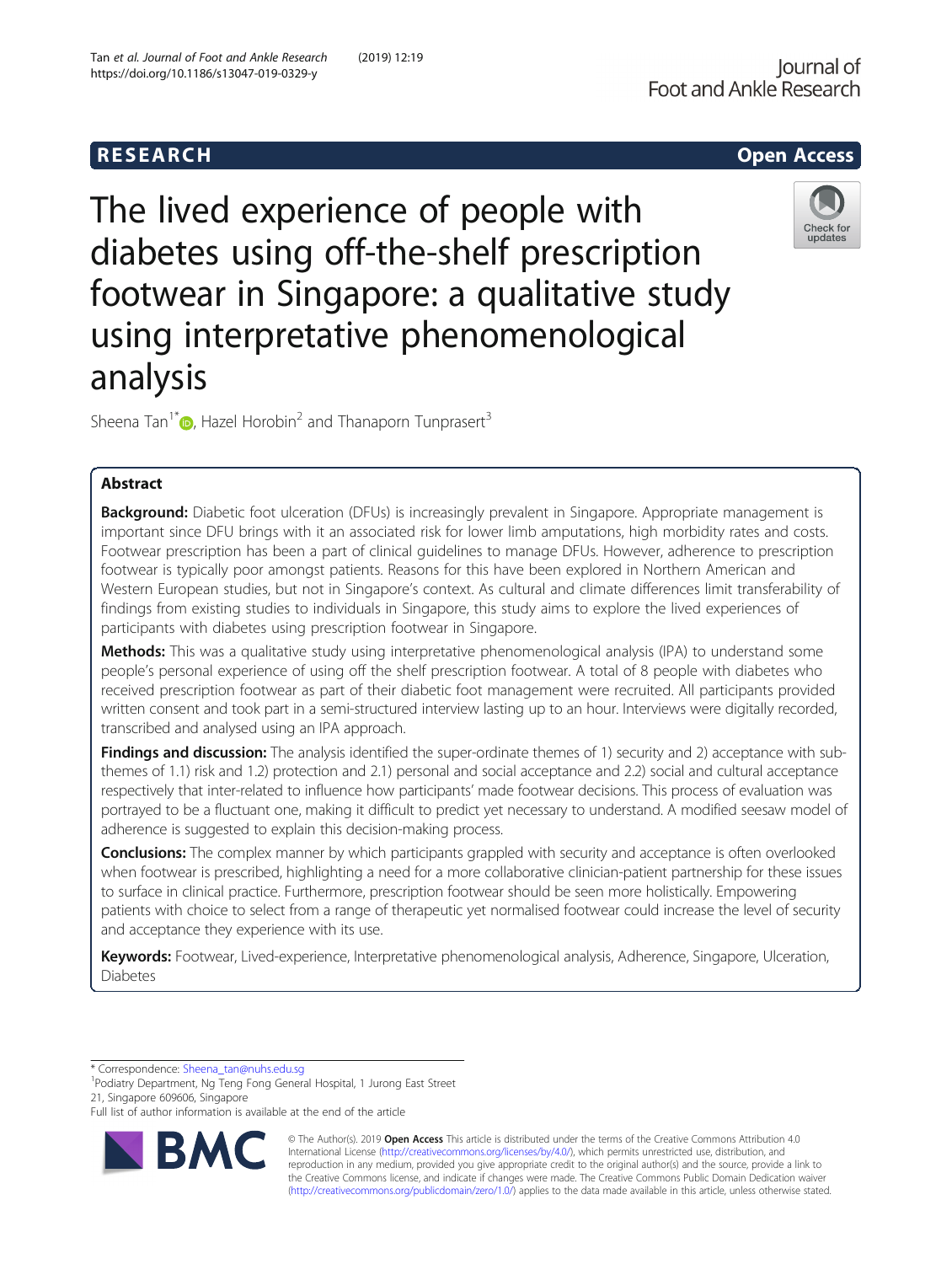# Background

Diabetic foot ulcerations (DFUs) affect a significant number of patients with implications on morbidity, quality of life, costs and amputation risk  $[1-4]$  $[1-4]$  $[1-4]$  $[1-4]$  $[1-4]$ . Similarly in Singapore, DFUs are significant risk factors for lower limb amputations, leading to high morbidity rates and costs [[5\]](#page-10-0). However, it has been suggested that at least 40% of such amputations can be prevented with appropriate management of the diabetic foot [[6\]](#page-10-0). Amidst a 33% increase in diabetes-related lower limb amputations over the past decade in Singapore, the need for appropriate management of the diabetic foot has never been more apparent [\[7\]](#page-10-0).

Trauma from footwear has been identified as the leading precursor to foot ulceration in diabetic patients [\[6,](#page-10-0) [8](#page-10-0)–[11](#page-10-0)]. Recognizing this, appropriate footwear prescription has been part of numerous national and international guidelines on managing the diabetic foot  $[12-14]$  $[12-14]$  $[12-14]$  $[12-14]$ . However, evidence on its efficacy in preventing and managing DFUs has been inconclusive. While use of prescription footwear has been effective in reducing plantar pressures [\[15](#page-10-0)–[20](#page-10-0)], this has not translated into a reduction in ulceration rates. This discrepancy has been largely attributed to patients' poor adherence to prescription footwear [[21](#page-10-0)–[23\]](#page-10-0). While it is suggested that prescription footwear should be worn 60–80% of the day for significant reduction in ulceration risks [\[24,](#page-10-0) [25](#page-10-0)], studies suggest that patients only use prescription footwear 22–36% of the time [[21](#page-10-0), [26,](#page-10-0) [27](#page-10-0)].

Variations in quantitative data [\[21](#page-10-0), [23](#page-10-0), [26](#page-10-0)] on factors affecting patient adherence to prescription footwear suggest that general predictors of the whole group may not exist [[28](#page-10-0)]. Consequently, qualitative studies that sought an in-depth understanding on patients' perspectives were employed to understand this behaviour [\[29\]](#page-10-0). Differences in perspectives between people with diabetes and healthcare professionals on prescription footwear were identified [\[30](#page-10-0)]. The authors found that healthcare professionals focused more on limiting morbidity with prescription footwear, while people with diabetes understood its therapeutic purpose but processed its use in the context of their daily lives [[30](#page-10-0)]. They identified a knowledge-action gap in the use of prescription of footwear amongst people with diabetes, where the process of accommodating prescription footwear in their daily lives was seldom addressed.

Another study explored the lived-experiences of people with diabetic neuropathy and prescription footwear to understand the unique perspectives associated with the use of said footwear  $[31]$  $[31]$ . It revealed how adherence is a process where individuals gradually shift their priorities over time to eventually result in higher adherence to prescription footwear. This study highlighted the necessary adjustment of personal values when people with diabetes chose to use prescription footwear [\[31](#page-10-0)].

While these studies have shed light on the experiences of people with diabetes using prescription footwear in Western Europe [[30](#page-10-0), [31](#page-10-0)], its transferability is limited in Singapore's context. As socio-cultural and climate differences have been known to influence footwear habits [[32](#page-10-0)–[34](#page-10-0)], experiences of people with diabetes using prescription footwear in Singapore are likely to be different from those in North America and Western Europe.

To date, little is understood about the experiences of people with diabetes using prescription footwear in Singapore although it is used regularly in clinical practice [[35\]](#page-10-0). This research aims to explore the personal experiences of participants with diabetes using prescription footwear, so as to understand how footwear decisions are made and influenced in the Singaporean population. Findings from this research may also aid clinicians in providing adequate support to patients when prescribing footwear.

## Methods

Interpretative phenomenological analysis (IPA) was used to analyse data from this study. This methodology was chosen as it posits that lived-experiences can be understood via examination and interpretation of meanings that people impress on it  $[36]$  $[36]$ . As such, it is well positioned to understand participants' personal experience of using prescription footwear in their daily lives.

# **Ethics**

Ethics approval was obtained from the University of Brighton's Faculty of Health Research Ethics and Governance Committee (FHREGC) and from the National Healthcare Group Domain Specific Review Board (NHGDSRB) in Singapore.

# Inclusion and exclusion criteria

People with diabetes who are ambulatory, have been prescribed off-the-shelf prescription footwear and have the ability to consent were included in the study. Those who are not able to converse in English, are using temporary wound sandals or are unable to take part in an interview lasting up to 60 min were excluded.

#### Recruitment

Posters and brochures containing research information were made available at Podiatry clinics in Ng Teng Fong General Hospital, Singapore. Interested volunteers who met the inclusion and exclusion criteria were encouraged by their clinicians to contact the researcher via email or a phone call for more information. The researcher responded to phone calls and emails from potential participants within 2 working days to provide more information and address queries. Once the participant volunteered to take part in the study, a date and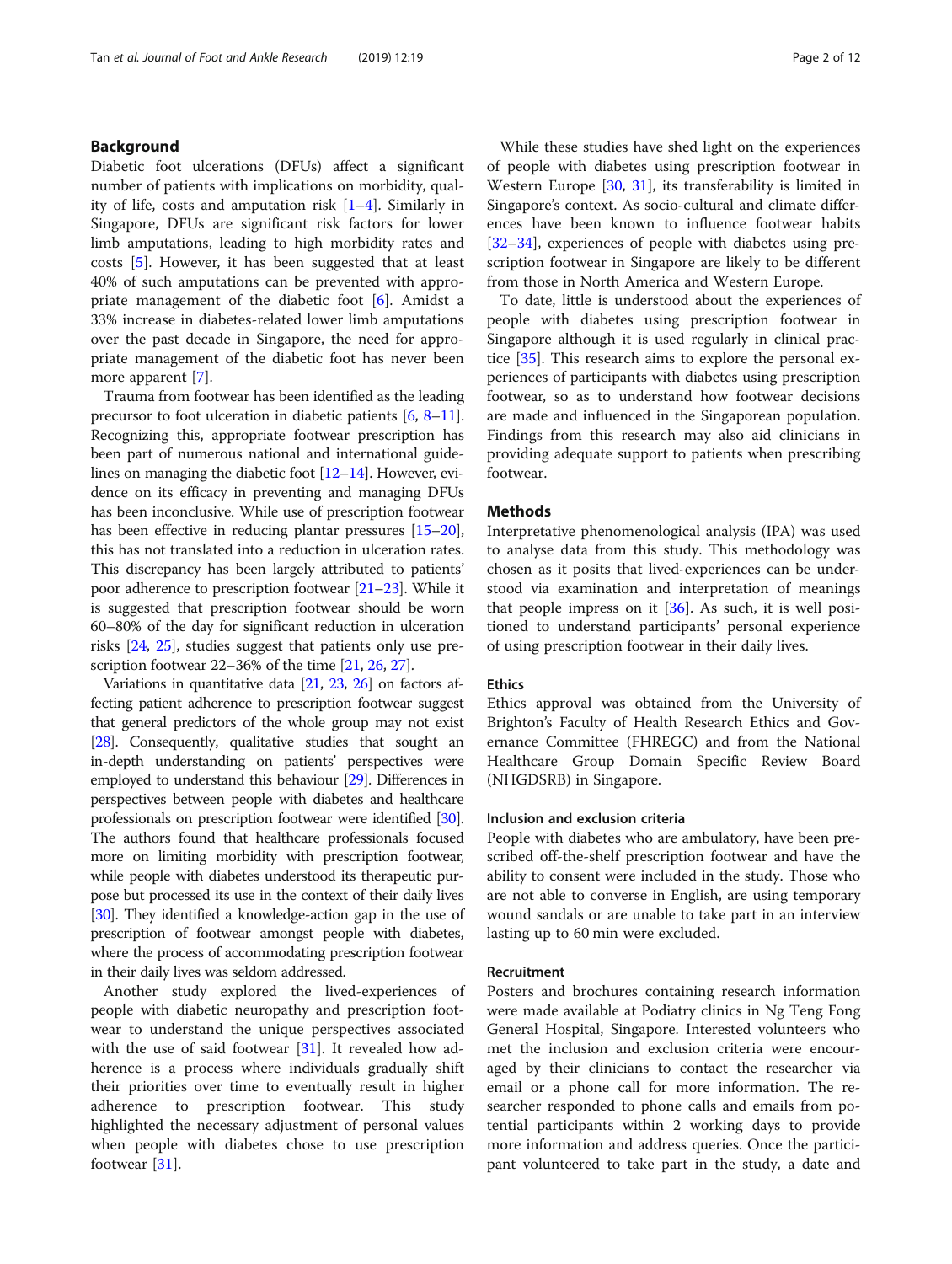time for an interview was arranged at his convenience. There was a 24-h cooling-off period between all emails received by the researcher and responses sent to the volunteers to minimise the likelihood of coercion.

A total of 8 participants (7 males and 1 female) were recruited in this process. This is deemed an appropriate number for research of this nature [\[36](#page-10-0)].

## Consent

The principal researcher verbally went through the contents of the information sheet and consent form and all questions were answered prior to the volunteer's signing and commencement of the interview. Participants were also informed that the data they contribute to the study would be used for research publications and conference presentations, and that pseudonyms would replace their original names in these publications.

#### Interviews

Individual semi-structured interviews, a preferred method for data collection in IPA were conducted and digitally recorded [\[37](#page-10-0)]. This method allowed participants the space to reflect, speak and be heard, facilitating more in-depth discussion [[36](#page-10-0)].

The researcher's role as a podiatrist at the hospital where the study was conducted was fully disclosed to participants. Although the researcher was not actively involved in the participants' care during the duration of the study, the researcher had previously treated and interacted with all participants. This was beneficial as an existing relationship with participants provided a platform for rapport building during the interview. However, the researcher was also aware that her pre-conceived notions about the therapeutic benefits of prescription footwear could potentially bias data collection and interpretation. As such, a reflexive journal was used during this process to bracket and suspend her personal assumptions and emotions, so as to ensure minimal bias on the data collection and interpretation process. The researcher also addressed her role at the start of each interview to ensure that participants understood her role as a researcher, and not a podiatrist, during the interview. The interviews were conducted in a casual manner in a room away from the podiatry clinics to reinforce this segregation of roles. All interviews lasted up to an hour.

The interview schedule was designed to explore the impact on prescription footwear on the daily lives of participants and their perspectives on its use. Taking reference from that used by Paton and colleagues in a similar study [[31](#page-10-0)], a pilot study was conducted with two participants. However, participants were observed to be unfamiliar with responding to broad-topic questions and elaborating on their experience. As such, the interview schedule was modified to include more specific questions that allowed

the interviewer to build context about participants' daily lives and explore the participants' experience in a more directed manner. The order of questions was used flexibly depending on the flow of the interview. The interview schedule covered:

- Daily footwear routine and the reasoning behind it
- Perceived impact of prescription footwear on daily life
- Perceived impact of prescription footwear on identity
- Wearing prescription footwear in social settings
- Additional factors influencing footwear decision

# Analysis

Analysis of data involved six stages of IPA and was followed meticulously throughout [[36\]](#page-10-0). It began with close reading of the transcript to allow an overall structure to develop while the researcher's recollections and emotions regarding the interview were bracketed off in a reflexive journal. This was done to reduce the influence of personal bias, prior knowledge and pre-conceived notions during the analysis.

Subsequently, exploratory notes on observations, context and language used were noted on a copy of the transcript. After which descriptive, linguistic and conceptual comments were noted  $[36]$ . Emergent themes were mapped based on interrelations of exploratory notes, reflecting the participant's words and thoughts, as well as the analyst's interpretation [[36](#page-10-0)].

Themes for the whole transcript were compiled while connections between emergent themes were identified. These themes were grouped according to conceptual similarities to highlight important aspects of the partici-pant's account [\[38](#page-10-0)]. This process was repeated for each transcript on its own terms, keeping with IPA's idiographic commitment  $[36]$ . Super-ordinate themes were then developed at a higher level of abstraction based on emergent themes across transcripts.

# Results

The analysis identified two superordinate themes: 1) security and 2) acceptance that interrelate with each other to influence footwear choices amongst participants in Singapore. Under the theme of security are subthemes of 1.1) protection and 1.2) risk; while under the theme of acceptance are subthemes of 2.1) personal and social acceptance and 2.2) social and cultural acceptance Table [1](#page-3-0).

These themes revealed a more pragmatic rather than emotive slant on participants' experiences and may have been influenced by the type of interaction that both the participants and the researcher were more inclined to. This may be partially attributed to the Asian cultural norm where emotions are often not accorded sufficient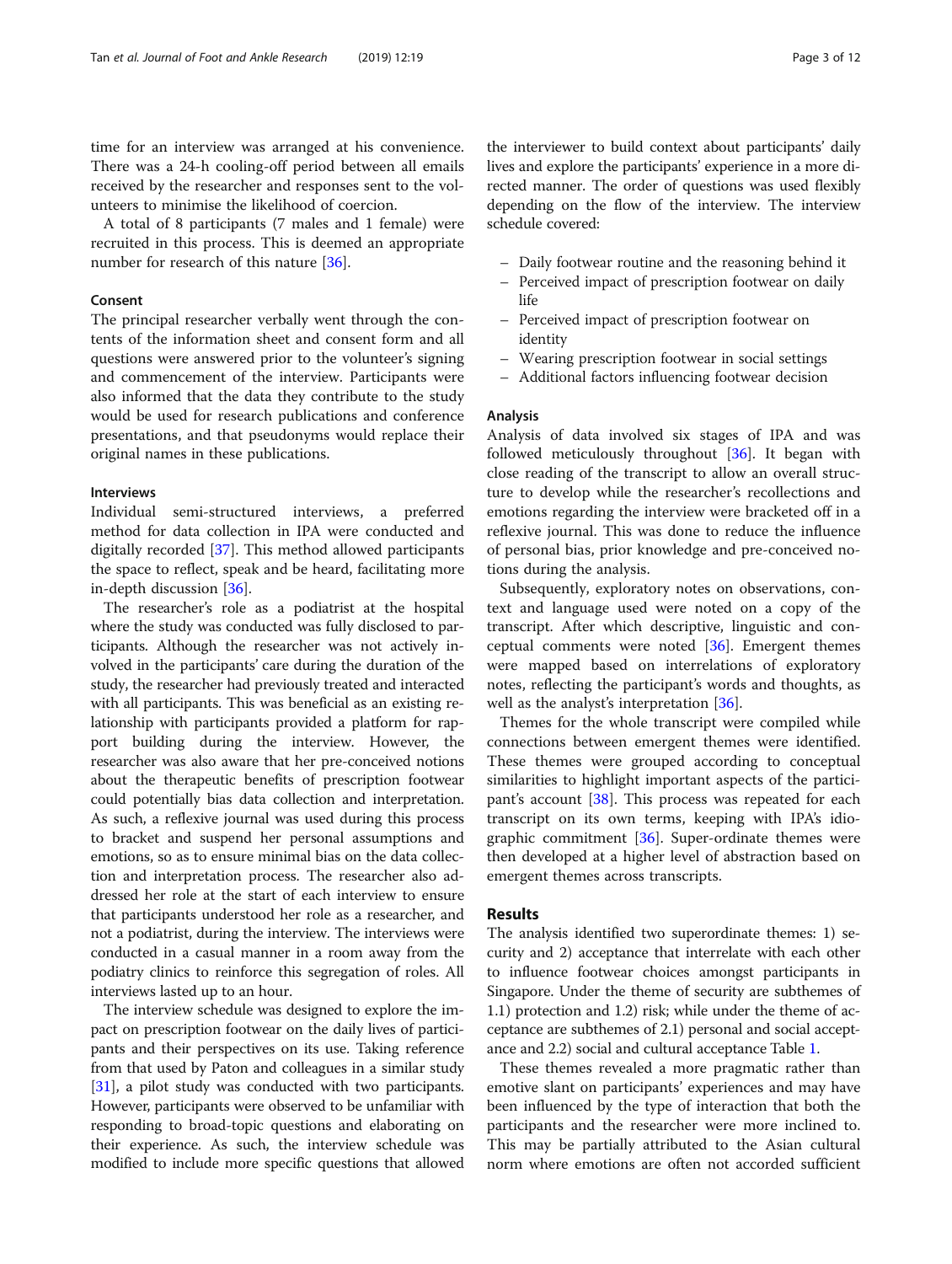<span id="page-3-0"></span>Table 1 Table of Themes

| Table of Themes         |            |      |                                      |                                      |
|-------------------------|------------|------|--------------------------------------|--------------------------------------|
| Superordinate<br>Themes | Security   |      | Acceptance                           |                                      |
| Subthemes               | Protection | Risk | Personal and<br>Social<br>Acceptance | Social and<br>Cultural<br>Acceptance |

importance and play a less significant role in decisions. Therefore, while the emotional experience of living with prescription footwear was explored, cultural predispositions influencing both participants and the researcher likely influenced the emphasis on pragmatic implications in the experience of using prescription footwear [[39](#page-11-0)], resulting in the following superordinate themes and subthemes.

This section will explore the experience of 8 participants linked by the common experience of being prescribed off-the-shelf prescription footwear.

# Superordinate theme 1. Security (protection; risk)

Security is defined as 'the state of feeling safe, stable and free from fear or anxiety' [\[40\]](#page-11-0). Participants revealed that they commonly sought after a sense of security when using prescription footwear and the degree of security they experienced depended on their evaluation of protection and risk derived from using prescription footwear in that situation.

#### Subtheme 1.1 protection

As evident in similar studies, participants in this study were aware of the risk of injuries and the need for protection of their feet [\[30](#page-10-0), [31\]](#page-10-0). There was unanimous acknowledgement of the importance of protection offered by prescription footwear amongst participants interviewed.

"Oh that one is for leisuring shoe. This one is for taking care of my foot." [Dan interview transcript]

"I feel like it…is better than those ordinary shoe. It's VERY good… better. Is it…something is protect…I think one thing is like a a child protect by the her mother or what like that. That's why you wear already right, it's very comfortable very." [Sarah interview transcript]

However, for some, the level of protection offered by prescription footwear seemed uncertain. While they say similar things, a lack of conviction leaves one wondering if this need was genuinely felt or if it is a superficial repetition of what they have been told.

"Er… I reckon it's to yeah help my legs er through this diabetic er what d'you call it the veins are thinning and all that so I'm feeling quite uncomfortable so it's

there to help yeah preserve my legs further lah… from any injury." [Peter interview transcript]

"Mmm, actually… it was fine because it does help my feet. Ah it's comfortable and then the insoles is helping to reduce the risk of getting a wound." [Michael interview transcript]

"It's, it's about safety conscience towards me because when I wear this I know this is a shoe that will prevent a lot of things for me…right?... Mmm. Preventing from getting hurt… Y'know… And preventing from getting more er, more pain or whatever on the leg. So, this shoes is doing a good job." [John interview transcript]

Contrastingly, this need for protection is portrayed as a significant priority for other participants and had a direct influence on their footwear choice.

"Cos a lot of people maybe they were forced to buy they will you have to use it know, for me is I want to use it so that my leg's comfortable. And prevent injury lah." [Lawrence interview transcript]

"Because because I want safe, I want comfort, it's this shoe. If I wear another shoe, it means I'm not comfortable with it and then there's no safety, no point using lah. Ah. So the priority now is to save my feet. With wearing these these shoe. And I feel that this is one is the best so far." [James interview transcript]

Therefore, despite the often-assumed safe nature of prescription footwear, participants' experiences suggest that the concept of security is an uncertain one that is constantly being re-evaluated against situational factors.

# Subtheme 1.2 risk

While prescription footwear is often prescribed to protect participants' feet, it does not necessarily invoke a sense of security. It was surprising to note that majority of participants perceived a risk of injury with its use. This was confusing for participants as they tried to reconcile its protective purpose with the every day risks they encounter.

"(This shoe) is a bit wobbly you know? There was once I, I was walking across a car park then I didn't see the there's a metal thing coming out on the road then I tripped there on (this shoe) I fell down. Yeah but I didn't know (tsk) because this is a bit wobbly you know? In a way it's wobbly, I don't know why." [Lawrence interview transcript]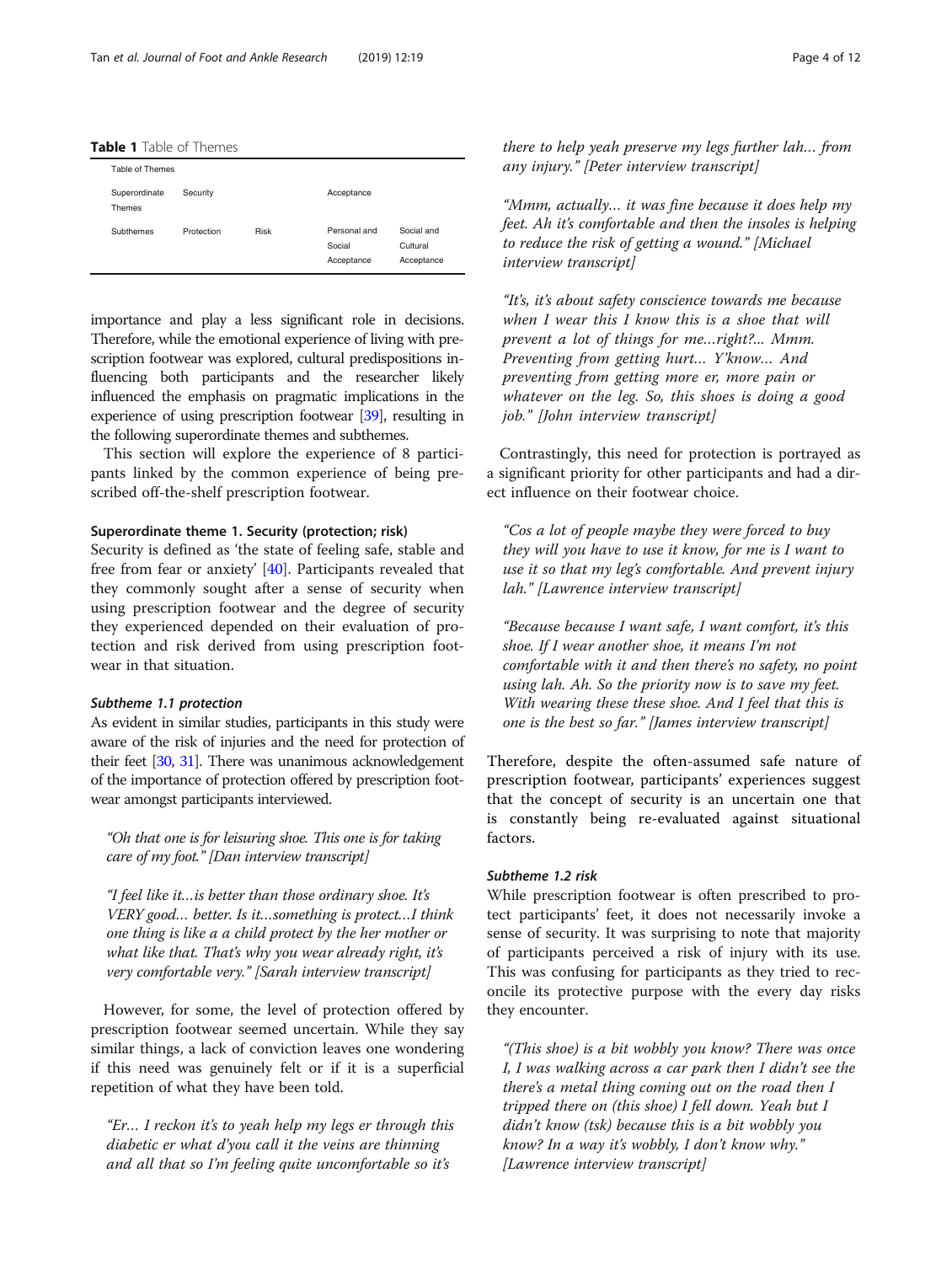"But this one, originally I had problems because of this shoe because we were when I was travelling and all that maybe I was brushing against these things ah. In the plane or whatever. So when I came back, y'know, it started having wounds." [Peter interview transcript]

The risk involved with using prescription footwear in wet weather in Singapore was most significant to participants. As the off-the-shelf prescription footwear uppers are made with a non-waterproof elastic polyurethane fabric, participants expressed the extent of getting prescription footwear wet in wet weather with severity, revealing the significance of the problem.

"Because this one cannot wear when it's raining then you hav you ha… it's going to get flooded… Rainy. Because this one is once is rains, some places you walk, the water just keep coming in lor." [Lawrence interview transcript]

Participants associated the risk of getting prescription footwear wet with a possible deterioration of their foot condition, especially in those with existing ulceration and employed various means to keep their feet dry.

"So I also never walk in the rain lah. Right now I try to avoid all those things lah. Because I scared this one got wet and then I got the only pair I have wet then I cannot go out you see? (laughs)…Ah, try to walk shelter and then ah, if no choice then have to walk have to walk lah. But then check lah, scared wet ah, then you wear then after that er leg got problem." [James interview transcript]

"But of course I try not to (wear these shoes), because the shoes are really like (tsk) plain cloth shoes and then you know, if you fall down, it'll tear and then it'll expose your skin your…and then you know if it's raining then probably, definitely going to get wet (laughs)…right? So… and then if you have a wound, you got to keep it dry yeah." [Michael interview transcript]

"Here right rain comes I have to stand somewhere else until the rain stop. Because I'm afraid, because I'm afraid it might get wet. You know? And all this kind. That's the only thing lah. So usually what I do is I carry plastic bag. So when it rains (chuckles), I cover. I cover then I walk. As I said, when you wear the plastic bag and walk it is very dangerous. Yeah it's very dangerous. So with that say I walk slow" [John interview transcript]

However, attempts to reduce the risk of getting their footwear wet perpetuated other health risks such as limited physical activity and inappropriate footwear use. Furthermore, it was revealed that the risks involved with using prescription footwear in wet weather were not addressed in clinic, resulting in fear about using prescription footwear.

"Actually first time when I wear this shoe ah  $|CT|$  I was quite scared, I completely see water only I completely refuse to walk that path with this shoe. Yeah. Because I don't know anything about this shoe. It does not say anything here. I look at the sole, it's like ordinary rubber or anything like that. So I keep thinking wah lao eh (Hokkien exclamation used to express exasperation) this shoe, wet how?" [Adam interview transcript]

Weighing the risks involved with using the very footwear meant to protect them was a difficult contradiction to reconcile. Following up with Michael on the risks he experienced, he was asked if he felt unsafe in prescription footwear, to which he replied:

"Actually not. Actually it's ok. The shoes are ok. But it's just that yeah sometimes erm you know you just might want to wear proper shoes for proper activities that you want to do lah." [Michael interview transcript]

Like Michael, this contradiction kept participants' perception of prescription footwear in a state of flux, re-weighing the risks and benefits of its use according to different situations, often having to come to a compromise.

# Superordinate theme 2. Acceptance (personal and social; cultural and social)

Participants described a process of acceptance of prescription footwear on a personal, social and cultural level. While these were individual processes at times, they interacted often to influence one another. Social acceptance was revealed to be a running thread holding these different facets of acceptance together, highlighting the importance of addressing the social impact of using prescription footwear.

# Subtheme 2.1 personal and social acceptance

Personal acceptance was revealed to be a process of adapting personal values regarding footwear. Participants described a process of getting used to their new image and rationalizing its functional benefits.

"Well, the shoes, is at first I said I'm funny then after that I get, when I get used to it I think now I'm, I walk without the sh… I have to walk with the shoes… because I ca…you know…a friend. Like a best friend you know… walking around with you… So erm, I said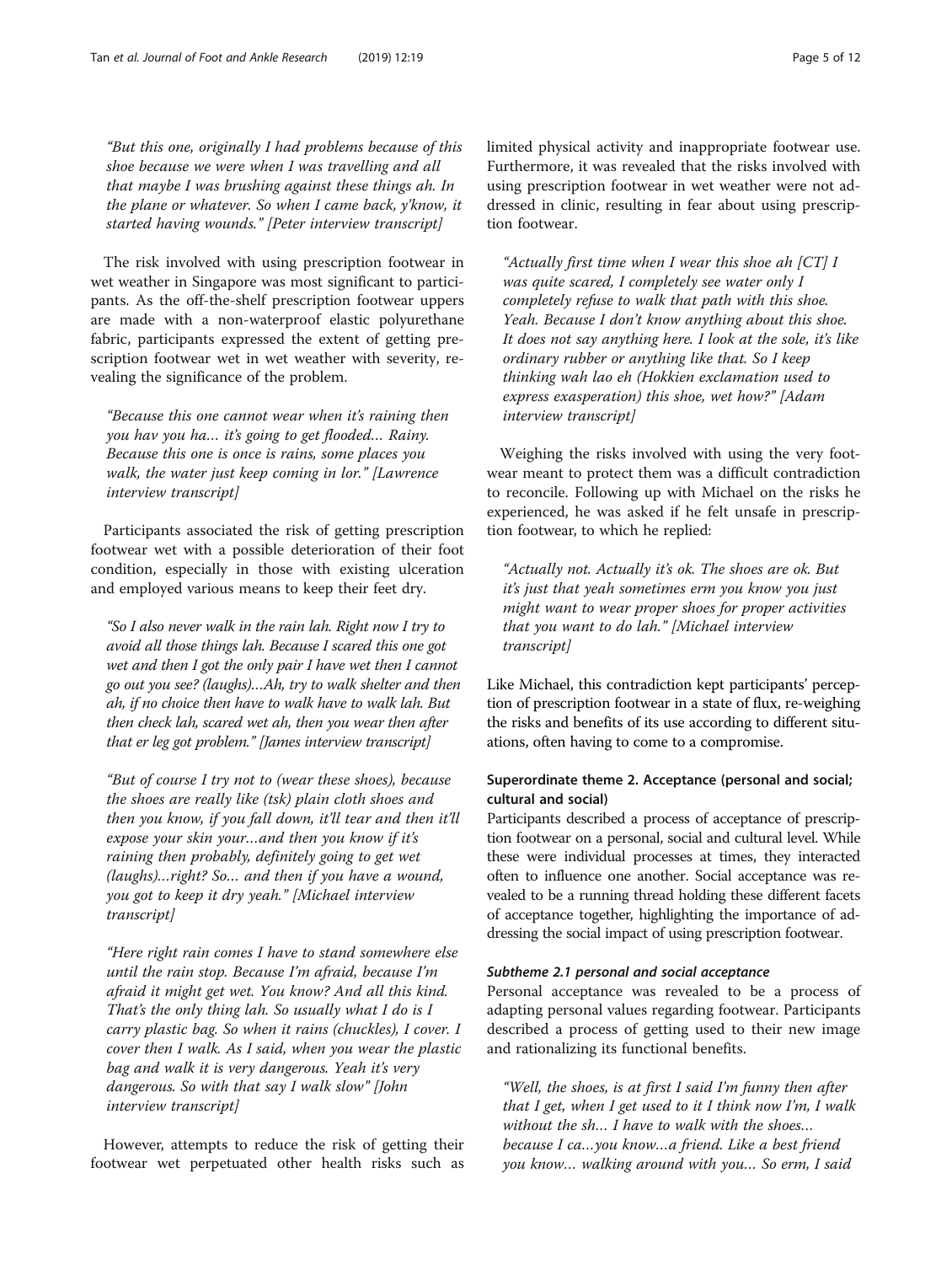is the shoes is safe, comfortable…ok? And er what do you call that…and and it gives you confidence in walking." [John interview transcript]

"Ok ah… anyone seeing this wearing this shoe they know that er I'm wearing this because I'm having some issues with the legs you see...But that that doesn't bother me." [Peter interview transcript]

"Actually I know it's like what people thought it's like very bulky lah but I don't think so but at it is fit me, very comfortable, not tight, not everything." [Sarah interview transcript]

Tenets of social acceptance can either reinforce the process of adapting one's personal values to accept prescription footwear, or reject it.

"Er…I just ignore it and you know people understand understand. Most of the people who meet me and see me, they understand my condition you see. So I feel eh nothing wrong with the shoe what. It's nothing. It it yeah ah even I think we can we can see some more awful shoes that yeah girls wear. I I I hari raya the other time, can see ah some so awful also they wear. I my one also not so bad lah." [James interview transcript]

"Sometimes if you go for certain function, need to wear those type of shoe. Yeah you don't expect me to wear this one to go for some high-class thing you know (laughs)? You know you know? Because it looks very funny you know?" [Lawrence interview transcript]

The consideration of social acceptance appears more significant in the lives of participants who are currently working, as they engaged in business meetings demanding certain dress etiquettes. Prescription footwear was perceived as socially unacceptable in those circumstances, resulting in participants rejecting its use.

"(laughs softly) Yeah like I said lah, probably like you know you don't want to go for meetings or weddings or something like that in these kind of shoes lah… Well because it's doesn't look nice (laughs). Yeah. So no choice lah. You have to wear other shoes." [Michael interview transcript]

"Because we, I mean sometimes we have we have certain things like er, for example if we have those, we go and arrange Donald Trump those meeting and you go there you wear this kind of shoe then you'll be trouble right?" [Lawrence interview transcript]

This rejection was also evident, to a lesser extent, in the lives of other participants when they engaged in functions where prescription footwear was deemed socially inappropriate.

"Wearing these shoes doesn't suit. Sometimes wedding you know you wear a three-piece suit and then you go and wear this kind of shoes? People will look at it and it's funny." [John interview transcript]

"'Like erm…because now they got no pattern nothing you see just black colour. So need some that's just a what ah need some pattern ah all that. That means you can go if if if is is make like that ah, you can wear the shoe go go party goooo wedding go anything." [Sarah interview transcript]

Participants associated socially acceptable footwear with an appearance of normalcy. Conversely, the use of prescription footwear was viewed as socially unacceptable as it was perceived to look inferior. When asked how he would prefer prescription footwear to look like, James revealed the following:

"More sporty lah maybe. Yeah. So it doesn't looks so inferior with others you see. So  $i$ - $i$ -if if I come that's why I say when I come for appointment ah it's nothing you see, but you go walk on the street, your shoes definitely is totally different from others ah." [James interview transcript]

This highlighted a need for social conformability in one's acceptance of prescription footwear.

# Subtheme 2.2 cultural and social acceptance

The interaction of cultural and social acceptance was significant in regulating use of prescription footwear at home. Low use of footwear at home in this study appeared to be motivated by deep-seated socio-cultural norms, where footwear use at home is seen as unacceptable.

"When I go out I have to wear. At home only at home I don't wear. At home I wear the sole only… Ley chey (colloquial term for troublesome) lah. Whatever way, I'm not used to wearing footwear at home what." [Adam interview transcript]

"Cos it's also, the norm we normally don't wear outdoor and indoor right?." [Lawrence interview transcript]

"Because in a malay custom, they never wear shoes in the house…And including me. Because of what, I was been trained by both of my parents." [Dan interview transcript]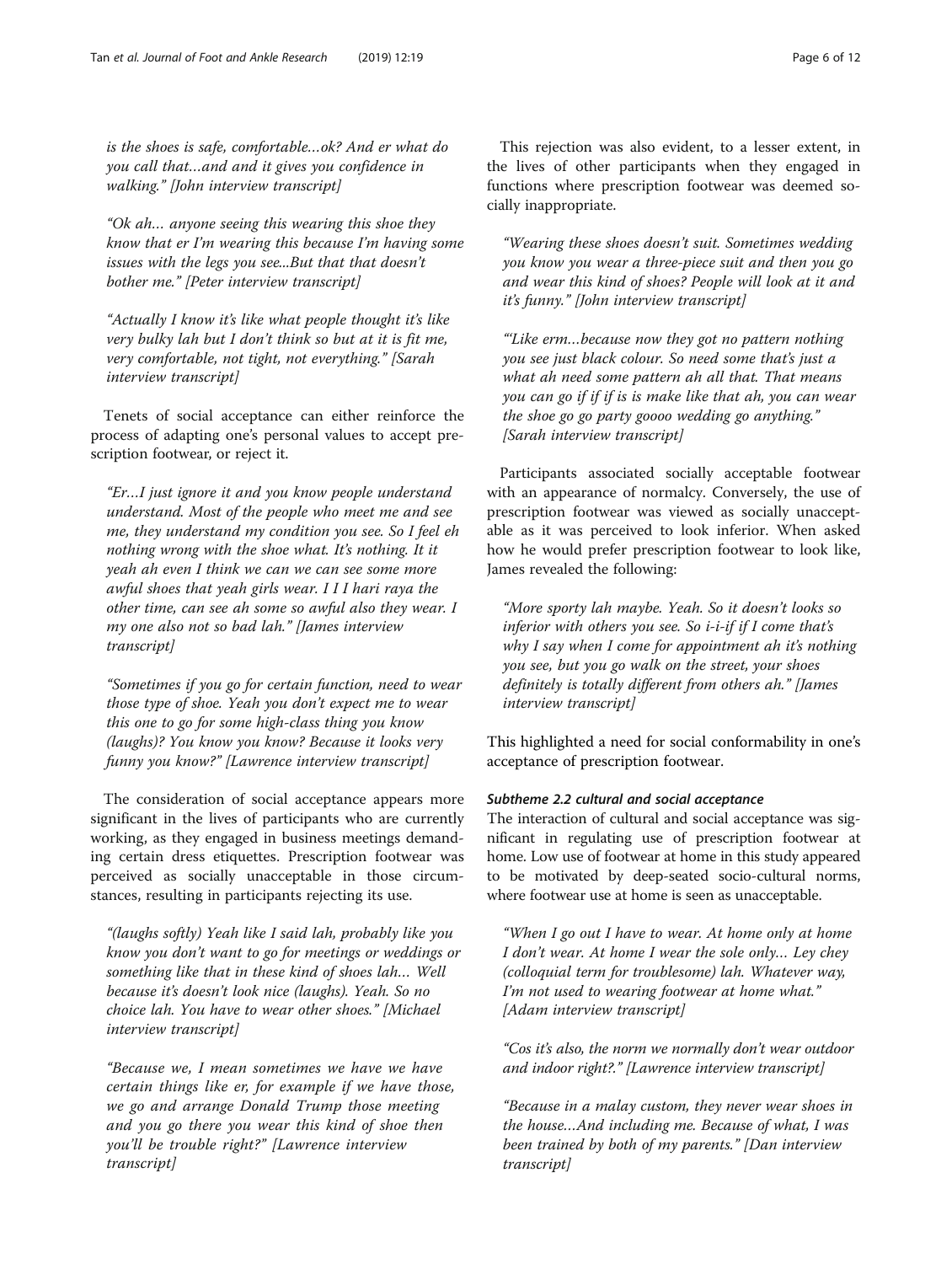"Ah because (tsk) you know lah, we walk everywhere dirty lah to go inside the house… Maybe (tsk) not for us lah. Like Malay people lah, don't don't use, I think Chinese also now also never wear the shoe inside lah wear slipper lah is one home shoe right? So because of that lah, and then I only I only got one pair. So, normally I take out this shoe lah." [James interview transcript]

As a result of these cultural norms, use of prescription footwear at home is rejected straightaway and participants do not even engage in a consideration of risks or comfort with its use. While there is occasional allowance for deviation, it appears that any deviation from these cultural norms required gaining social approval from friends and relatives prior to its use.

"Because most relatives or friends they know about my situation so they are ok with it. So I usually bring a extra pair of slippers in my bag. Clean ones, so that I can walk in the house. You know, not those that I've been walking everywhere." [Michael interview transcript]

Even then, there is an emphasis on not using the same pair of shoes outdoors and indoors, resulting in participants using alternative footwear at home instead of prescription footwear.

#### **Discussion**

#### Security (protection)

Healthcare professionals often view the use of prescription footwear as a mean to limit morbidity [[30](#page-10-0)]. As a result, it is unsurprising that the patient's acknowledgement of the need for protection from injuries is often seen as a successful endpoint to the intervention. Yet, studies have also shown that patient education has limited effectiveness on the use of prescription footwear  $[41, 42]$  $[41, 42]$  $[41, 42]$  and there is growing acknowledgement of the knowledge-action gap that exists as patients process the use of prescription footwear in their daily lives [\[30](#page-10-0), [31\]](#page-10-0). While protection offered by prescription footwear may be apparent to patients and professionals alike, varying levels of conviction regarding its need appears to contribute to this knowledge-action gap that determines patients' behaviours.

Vileikyte and colleagues' model of adherence to foot care suggests that tangible experiences of developing a foot ulcer, rather than theoretical ideals about preventing it, elicit a stronger emotional response to motivate behaviour change [\[43](#page-11-0)]. While this may explain why some participants, who had histories of DFUs, portrayed the need for protection as a priority, it does not explain the differing levels of convictions on the protective effect of prescription footwear, as those who lacked conviction on its protectiveness had a history of foot ulceration too. Instead, this study suggests that there is unaddressed contradiction between what some participants have been told and what they truly believe despite their history of ulceration, revealing an underlying struggle to accept the protective value of prescription footwear.

Their unwillingness to reveal these contradictory beliefs during the interview hints at a paternalistic model of healthcare where physicians are assumed to know better about what is good for them [\[44\]](#page-11-0). Therefore, instead of voicing their opinions, participants took on a superficial acceptance of the protective nature of prescription footwear. It is necessary for clinicians to pay attention to these nuanced differences in patients' perspectives when prescribing footwear, as it is easy to take the patients' acknowledgement of prescription footwear's protective features as a successful endpoint. To do so would require a shift from a professional-centric approach to footwear prescription to a more collaborative clinician-patient relationship, where the patient is included in a sharing his view and has a say in the decision-making process [[30\]](#page-10-0).

It is also worth noting that protection is closely linked to the concept of comfort as participants interchangeably used one to mean the other. While protection is seen as a more abstract concept, physical comfort reinforces its presence, encouraging continuation of its use. This echoes Kolcaba's comfort theory, which suggests addressing patients' needs by enhancing their comfort levels, which in turn enhances continuation of healthseeking behaviours [[45\]](#page-11-0).

Previous studies have suggested that footwear aesthetics is a more significant priority than comfort amongst people with diabetes [[26](#page-10-0), [45](#page-11-0)]. A possible reason for this is that participants in these studies were asked to select their preferences based on appearance of a range of footwear and not actual usage [[46\]](#page-11-0). Furthermore, they may have prioritized aesthetics over comfort due to their lower satisfaction in prescription footwear aesthetics (Visual analogue scale  $(VAS) = 6.8$ ) as compared to their satisfaction in prescription footwear's comfort (VAS = 8.1) [[26](#page-10-0)]. Therefore, while comfort has been portrayed as a seemingly lower priority in footwear requirements amongst people with diabetes, its close association with a sense of protection suggests it remained an important feature to participants.

## Security (risks)

Previous studies suggested that perception of risks influences health behaviours and that patients weighed risks of foot ulceration against risks involved with appearing normal in regulating footwear choices [[31,](#page-10-0) [47\]](#page-11-0). These studies depicted trade-offs in appearance for the therapeutic benefits of health devices as they were based on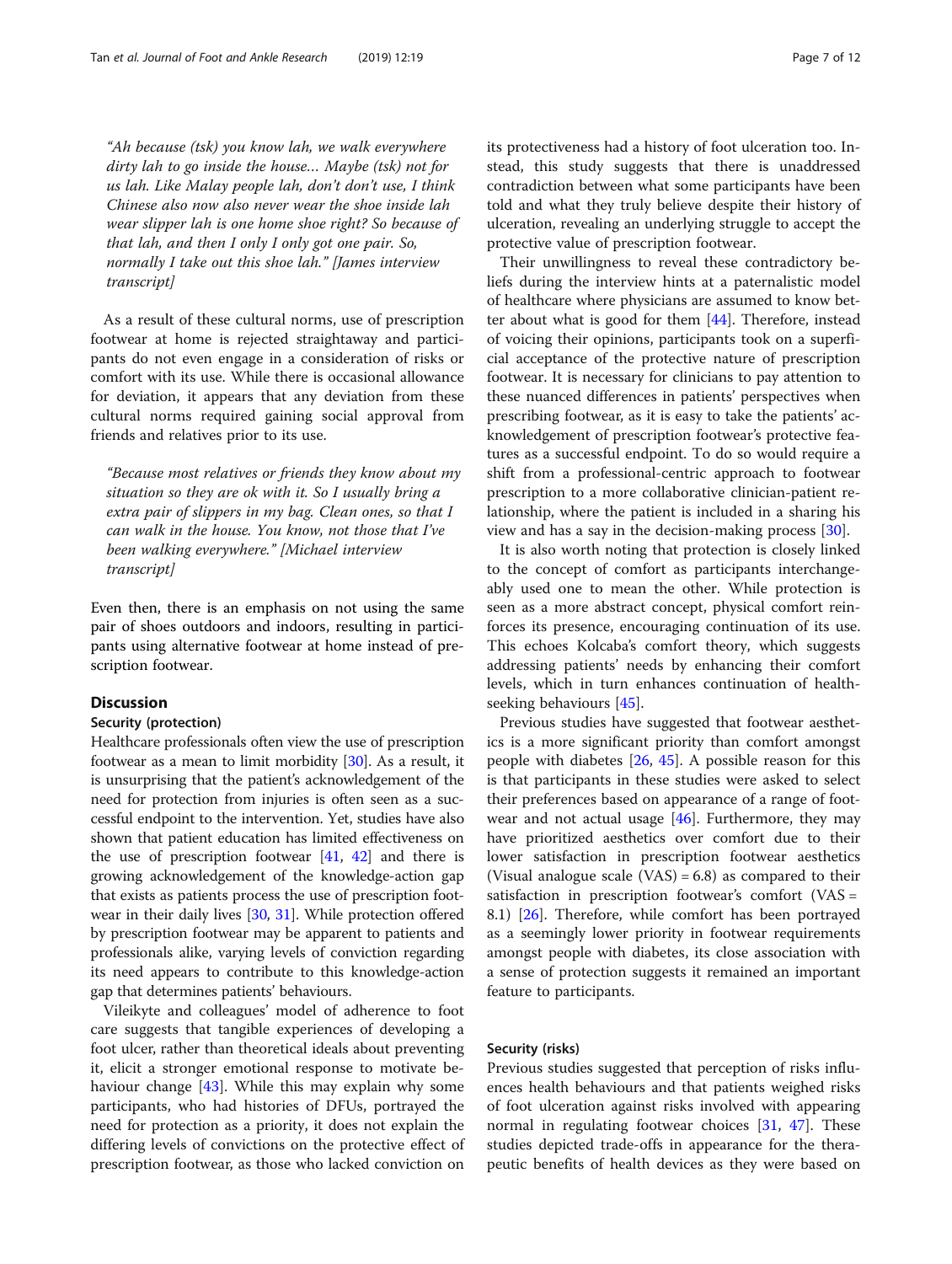the assumption that such devices reduced injury risks. However, participants in this study challenged this assumption, revealing risks of injuries associated with prescription footwear use, especially in wet weather. The frequency of getting caught in heavy downpours likely contributes to the significance of this risk perceived by participants in Singapore, as compared to participants in similar studies elsewhere [\[31](#page-10-0)].

This contradiction kept participants' perception of prescription footwear in a state of flux and they re-weighed the risks and benefits of its use according to different situations, often having to come to a compromise. It therefore appears that barriers to use of prescription footwear may be higher and more unpredictable than initially believed. Previous studies have not considered these risks that participants experience in using prescription footwear and an understanding of them would allow clinicians to address them more appropriately. Once again, this necessitates engaging patients in a shared decision-making process, where they have an opportunity to voice concerns, explore options and make healthcare choices through a facilitative process [\[48](#page-11-0)–[50](#page-11-0)].

It is also important to note that this is the first study to shed light on the risk of using prescription footwear in wet weather. This may be due to differences in climates between Singapore and other parts of the world. Therefore, this experience might be unique to patients in Singapore or in countries with similar climate of two distinct monsoon seasons that lead to frequent sudden heavy rainfall [\[51\]](#page-11-0).

It is evident that the risk of using footwear in wet weather not only has an impact on possible deterioration in foot conditions but also a reduction in quality of life when participants' ability to go out is limited, and an increased risk of falls with the adoption of dangerous behaviours to keep their shoes dry. Thus, its implications on participants' social lives and physical health are significant. However, as little was known about this before, the risk of using footwear in wet weather has not been adequately addressed and managed, resulting in greater perceived risk with its use. It is therefore necessary that clinicians in Singapore begin to address appropriate use of prescription footwear in wet weather. This may involve mitigating risky behaviours in the short run but would likely require modification of prescription footwear designs for safer use in Singapore's climate in the future. More targeted research on necessary features for suitable and acceptable use of footwear in Singapore's context is necessary to inform the design process and could offer promising improvements in the lives of people with diabetes.

## Personal and social acceptance

Paton and colleagues identified that adaptations of self-perceptions of image and function, along with environmental risk and a pivotal event, such as foot complications, influenced people's set of personal values regarding footwear choices [\[31](#page-10-0)]. Participants in this study, however, go on to suggest that regulation of this set of personal values is not an individuated process but involves aspects of social acceptance. Tenets of social acceptance can either reinforce the process of adapting one's personal values to accept prescription footwear, or reject it.

This study also showed that social conformability was a necessary facet of social acceptance. Kaiser and colleagues' study on clothing choices of disabled students might explain this need for social conformability in one's acceptance of prescription footwear [\[52](#page-11-0)]. They suggested that disability only became disruptive when participants appeared different from everyone else. Similarly, the distinct appearance of prescription footwear serves as a revelation of participants' 'disabilities', disrupting an otherwise discreet disease process. A lack of acceptance of prescription footwear, especially in social contexts, further reinforces these differences between participants and others in their social circle. Participants thus reject prescription footwear in an attempt to reduce feelings of inferiority that arose from these distinctions. While improvements in prescription footwear aesthetics have been suggested vaguely before [\[21,](#page-10-0) [23](#page-10-0), [30](#page-10-0), [46](#page-11-0)], this study supports an emphasis on designing prescription footwear that reflects social norms as previously suggested by Paton and colleagues [\[31](#page-10-0)].

## Cultural and social acceptance

Identifying culturally specific health-related norms is crucial in developing models of behaviour change in specific groups [[53](#page-11-0), [54\]](#page-11-0). Similarly, socio-cultural norms of footwear use should be taken into account in developing culturally consonant programs supporting its use in Singapore. Adequate use of footwear at home is necessary for individuals to use prescription footwear sufficiently for therapeutic effect [[41](#page-11-0)]. Working against the socio-cultural norm of footwear use at home, it is pertinent that clinicians prescribing footwear provide adequate support by providing an additional pair of prescription footwear for home use, and/or facilitating discussions with individuals and their family about the use of prescription footwear at home.

The extent to which participants accepted the use of prescription footwear appeared to be shaped by elements of acceptance within Singapore's socio-cultural context. It is revealed as an on-going process of evaluation where social, personal and cultural acceptance contributes to or detracts from the overall sense of acceptance participants felt about using prescription footwear. This interplay of factors regulating footwear acceptance is consistent with the social identity theory that suggests that individuals are born into a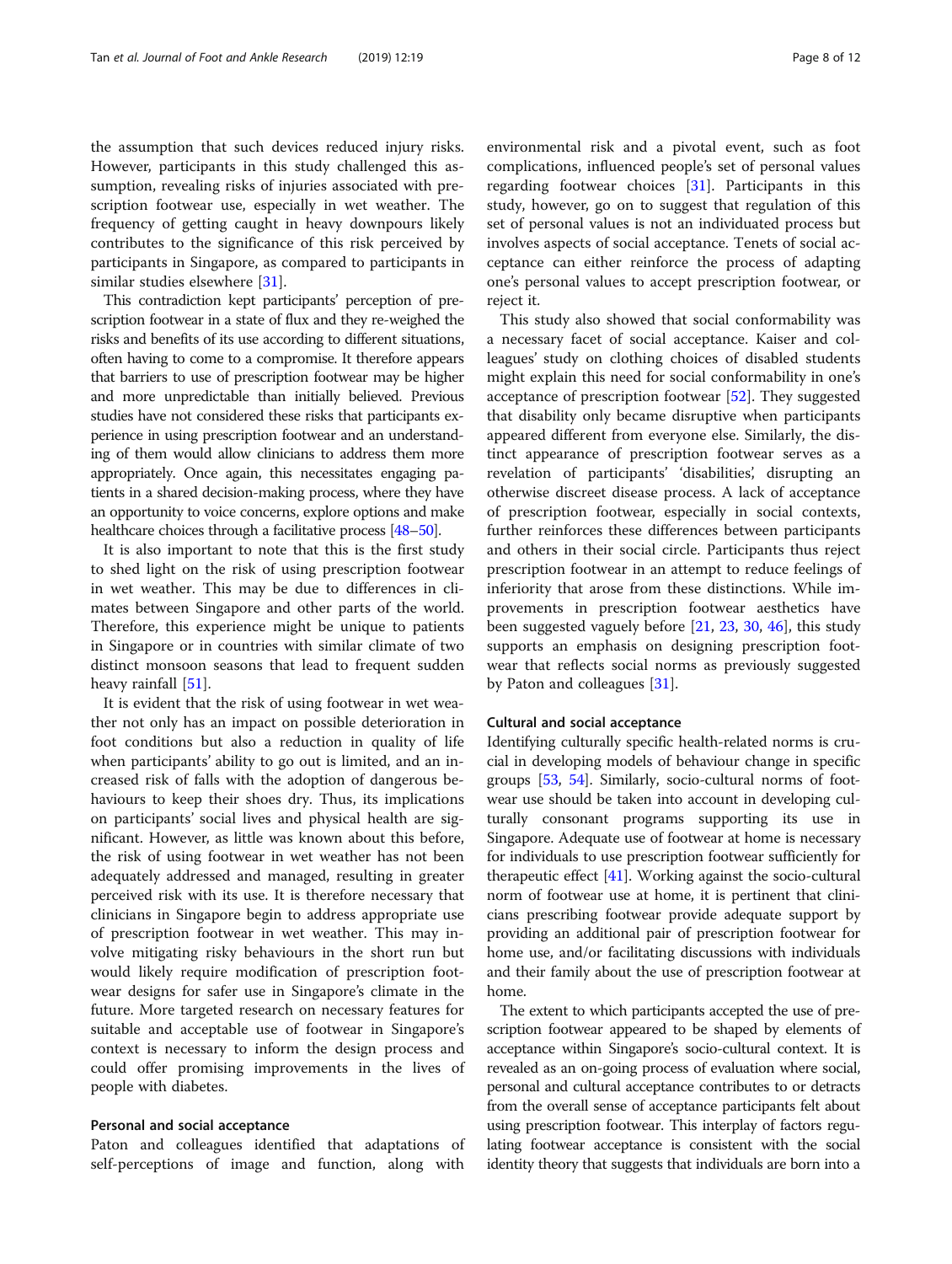<span id="page-8-0"></span>society where they derive their sense of self largely from social and cultural situations to which they belong [\[55](#page-11-0)]. Therefore, while personal values regarding footwear choice may be unique to individuals, they are never far removed from the influence of social comparison and cultural influence. It is therefore important to consider the socio-cultural impact of using prescription footwear in patients' lives, as it significantly influences the degree of acceptance participants experience when using it.

#### Model influencing Footwêr decision

Within the superordinate themes of security and acceptance, the subthemes of protection and risk, and the interaction of personal, social and cultural acceptance interplay to influence participants' overall decision to use prescription footwear. These perceptions were revealed not as fixed states that participants arrive at eventually as suggested by Paton and colleagues [\[31](#page-10-0)], but were instead situational and fluctuant processes of re-evaluations.

A modified seesaw model of adherence [[28\]](#page-10-0) can be used to illustrate how these themes interact to influence participants' footwear decisions (Fig. 1).

As depicted by the size of the box, the influence of different subthemes can vary in different circumstances, shifting the decision on the use of prescription footwear either way. While acceptance can occasionally be a personal process, it is never far removed from socio-cultural influences. As such, they are usually on the same side of the seesaw. Figure 1c depicts the typical use of prescription footwear at home in Singapore, where cultural and social norms typically outweigh any other influences on footwear decision, while Fig. 1b depicts the decisions participants face when using prescription footwear in wet weather. This model can be used to understand how participants' perceptions of factors influencing security and acceptance affect their decision to use prescription footwear. It can also be used to inform clinicians on important influences to address in clinical practice.

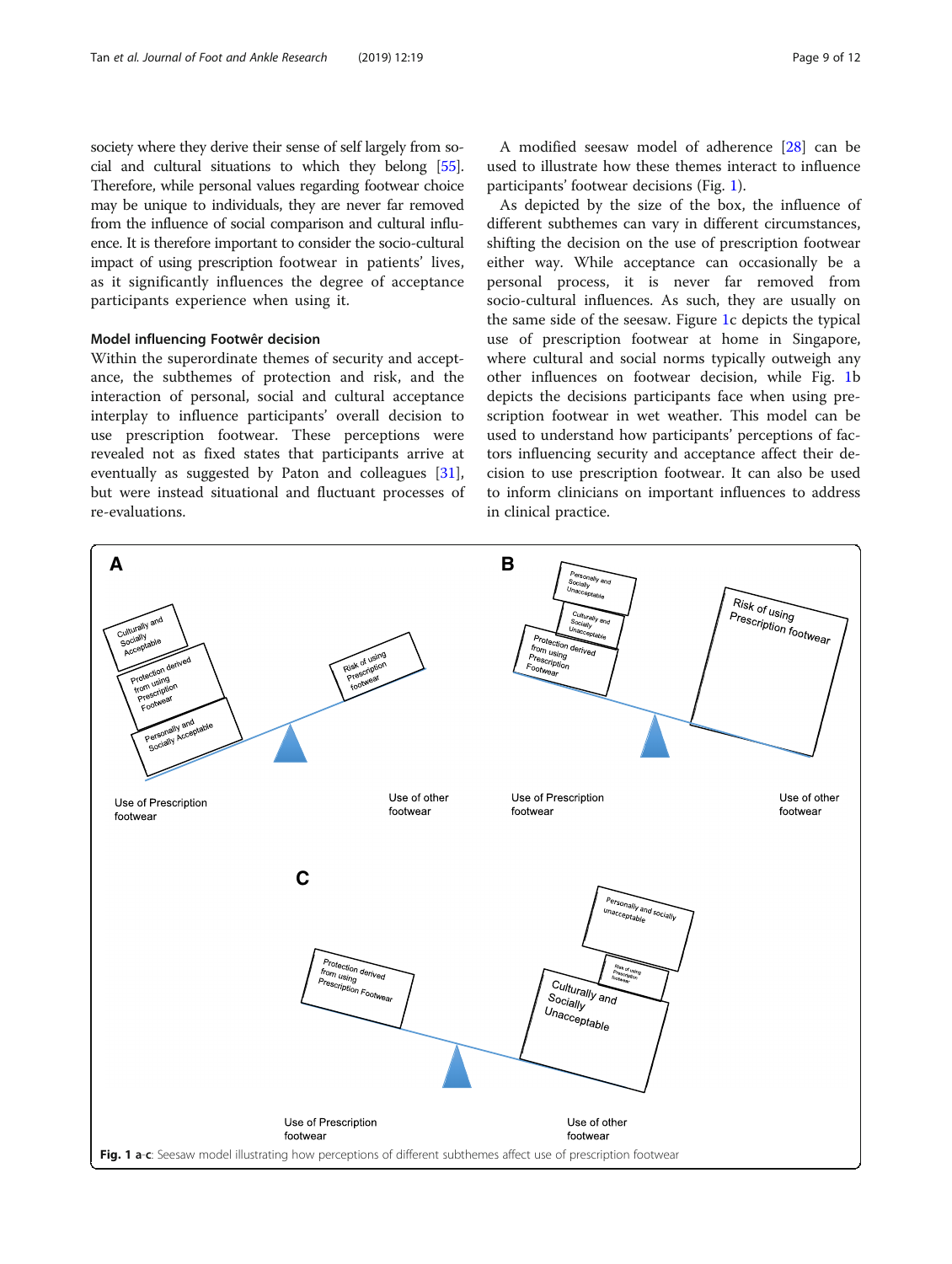## Limitations

This study explores the use of prescription footwear in the unique context of Singapore and may have limited transferability to other populations. Also, participants in this study were mostly males (7 males, 1 female) and additional demographic information on participants was not collected for this study.

It should be acknowledged that female patients who were approached were generally reserved and unwilling to participate in the interview. As female patients tend to report lower satisfaction with footwear appearances [[21,](#page-10-0) [23,](#page-10-0) [31\]](#page-10-0), it is possible that lower satisfaction with prescription footwear hindered their willingness to participate in the study. As gender differences have been known to influence perspectives and experiences with prescription footwear [[23,](#page-10-0) [31](#page-10-0)], this study may not be an adequate representation of females' experiences regarding prescription footwear use in Singapore. Future research designed to specifically explore the experiences of females using prescription footwear in Singapore would be beneficial in allowing a more representative understanding of people's experience. Use of a sampling framework to recruit a wider variety of eligible participants should also be used in the future.

This paper is also limited in providing insights on the emotional experiences amongst participants using off the shelf prescription footwear. One of the main challenges faced in interviewing participants in this study was helping them understand that they were free to share what they felt, instead of providing 'answers' that they have learnt. It seems possible that this may stem from a predominantly paternalistic clinician-patient relationship, where participants were used to passively following their clinicians' prescriptions. A more collaborative partnership using a shared-decision making process [\[50](#page-11-0)] appears necessary to adequately address and explore the emotional complexities that patients experience with the use of prescription footwear in Singapore. This shift is not only necessary on the clinician's part but also on patients' willingness to engage in discussion. Further research on how this shift can be made and sustained in Singapore's context is necessary.

Finally, it should also be acknowledged that participants who signed up to this study are likely to be more confident individuals who have different priorities as compared to more reserved individuals [[56](#page-11-0)]. As such, the findings could be biased towards individuals with higher self-esteem. Future research may consider recruitment methods that encourage the participation of more reserved individuals to gain insight on their possibly varying experiences with prescription footwear.

# Conclusions

This study revealed that participants' use of prescription footwear in Singapore was influenced by their perception of security and acceptance of its use. A modified seesaw model of this decision-making process (Fig. [1](#page-8-0)) can be used to illustrate how this takes place. This study also expounds on risks that participants experienced with using prescription footwear in Singapore's climate while highlighting socio-cultural norms affecting use of prescription footwear in Singapore. While revealing these complexities that participants grappled with, the study also raises several implications for consideration.

The process of this study revealed that participants' perceptions of security and acceptance were often overlooked in the clinical setting. Underlying participants' experiences was a common sense of disempowerment where they felt that their opinions about prescription footwear were less valid than those of clinicians'. This questions the importance ascribed to patients' opinions when prescription of footwear is carried out in Singapore.

The need to constantly weigh pros and cons in footwear decisions is underpinned by a lack of choice [\[46](#page-11-0)], where participants are expected to use one type of prescription shoes for all activities. Participants however engaged in a host of activities that required footwear for specific purposes. Evidently, a water-proof option with better safety features appears necessary for use in Singapore's climate. However, there is also a need for a variety of footwear that reflect mainstream trends for participants' use in social functions, while preserving therapeutic function and the psychological prompt of comfort. We suggest considering prescription footwear holistically as a means to address emotional, social and physical needs of people with diabetes [\[57](#page-11-0)], instead of being solely a medical device.

Providing people with diabetes with access to a range of footwear to meet these needs while fulfilling its therapeutic function may enhance the physical, emotional and psychological security and acceptance they experience with its use, leading to more consistent use of appropriate footwear.

#### Abbreviations

DFU: `Diabetic Foot Ulcer; IPA: Interpretative Phenomenological Analysis; VAS: Visual Analogue Scale

#### Funding

ST was funded to study MSc Podiatry at the University of Brighton by the Ministry of Health, Singapore, under the In-service Scholarship scheme. However, no direct funding was provided for this research project.

#### Availability of data and materials

The datasets used and/or analysed during the current study are available from the corresponding author on reasonable request.

#### Authors' contributions

ST conceived and designed the study, conducted the interviews, extracted and analysed the data and produced the first and final draft. TT and HH supervised the development of the study design, interpretation and analysis of data, review of academic content and final draft. All authors read and approved the final manuscript.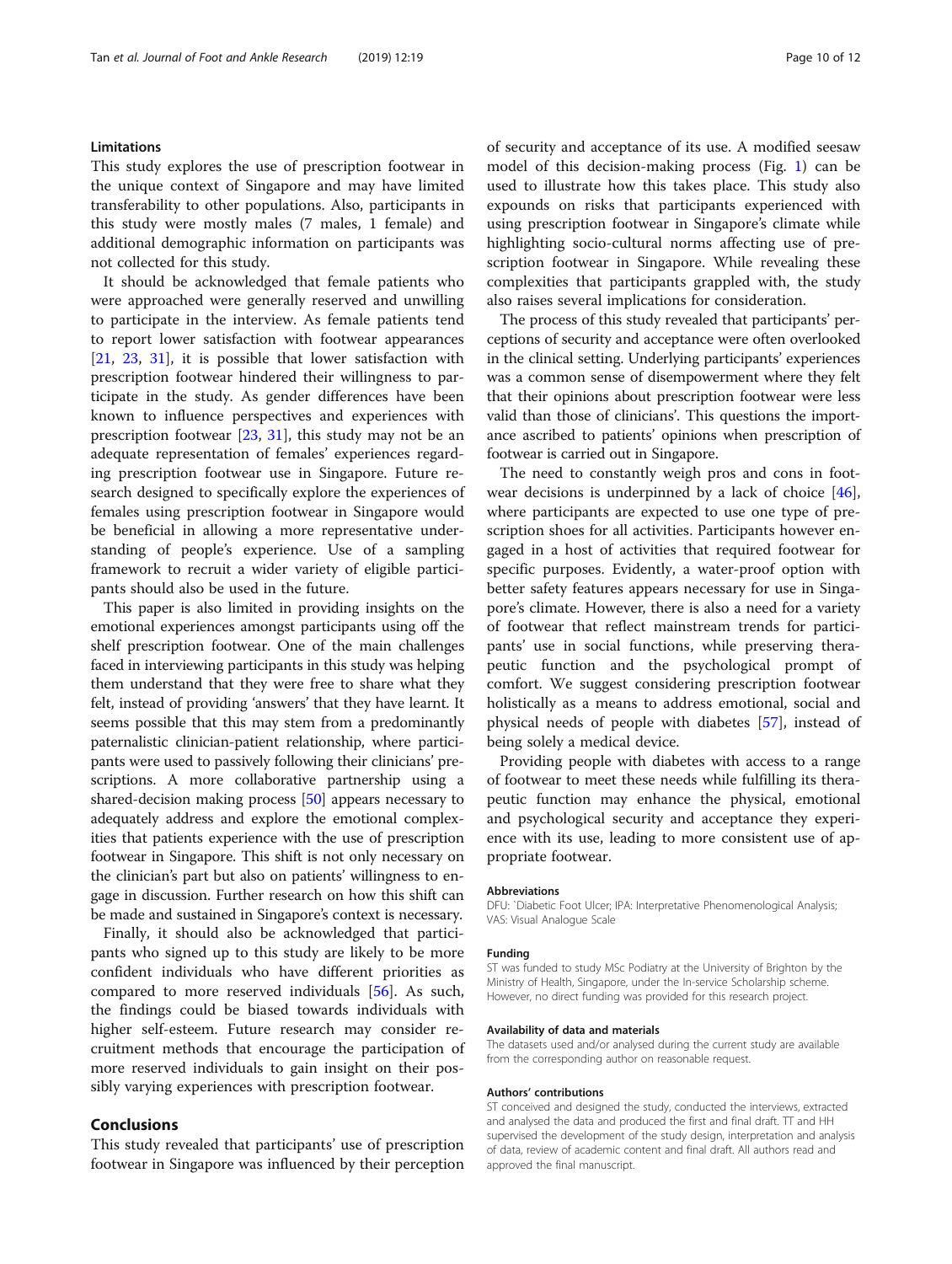## <span id="page-10-0"></span>Authors' information

ST is a MSc student at the University of Brighton, UK, and a Senior Podiatrist at Ng Teng Fong General Hospital, Singapore. TT is a Senior Lecturer in Podiatry at the University of Brighton. HH is a Senior Lecturer in Physiotheraphy at the University of Brighton.

#### Ethics approval and consent to participate

Ethics approval was obtained from the University of Brighton's Faculty of Health Research Ethics and Governance Committee (FHREGC) and from the National Healthcare Group Domain Specific Review Board (NHGDSRB) in Singapore. All participants consented to take part in this study and the use of quotes in publication.

#### Competing interests

The authors declare that they have no competing interests.

#### Publisher's Note

Springer Nature remains neutral with regard to jurisdictional claims in published maps and institutional affiliations.

#### Author details

<sup>1</sup>Podiatry Department, Ng Teng Fong General Hospital, 1 Jurong East Street 21, Singapore 609606, Singapore. <sup>2</sup>University of Brighton, School of Health Professions, 49 Darley Road, Eastbourne BN20 7UR, UK. <sup>3</sup>University of Brighton, School of Health Professions, 49 Darley Road, Eastbourne BN20 7UR, UK.

## Received: 8 December 2018 Accepted: 6 March 2019 Published online: 21 March 2019

#### References

- 1. Boulton AJM, Vileikyte L, Ragnarson-Tennvall G, Apelqvist J. The global burden of diabetic foot disease. Lancet. 2005;366(9498):1719–24.
- Larsson J, Agardh CD, Apelqvist J, Stenström A. Long-term prognosis after healed amputation in patients with diabetes. Clin Orthop Relat Res. 1998; 350:149–58.
- 3. American Diabetes A. Consensus development conference on diabetic foot wound care: 7-8 April 1999, Boston, Massachusetts, American Diabetes Association. Diabetes Care. 1999;22(8):1354–60.
- 4. Ragnarson Tennvall G, Apelqvist J. Health-economic consequences of diabetic foot lesions. Clin Infect Dis. 2004;39(Supplement 2):S132–9.
- 5. Tan JH, Hong CC, Shen L, Tay EY, Lee JK, Nather A. Costs of patients admitted for diabetic foot problems. Ann Acad Med Singap. 2015; 44(12):567.
- 6. Lavery LA, Armstrong DG, Vela SA, Quebedeaux TL, Fleischli JG. Practical criteria for screening patients at high risk for diabetic foot ulceration. Arch Intern Med. 1998;158(2):157–62.
- 7. Ang Y, Yap CW, Saxena N, Lin LK, Heng BH. Diabetes-related lower extremity amputations in Singapore. Proceedings of Singapore Healthcare. 2017;26(2):76–80.
- 8. Pecoraro RE, Reiber GE, Burgess EM. Pathways to diabetic limb amputation: basis for prevention. Diabetes Care. 1990;13(5):513–21.
- 9. Sumpio BE. Foot ulcers. N Engl J Med. 2000;343(11):787–93.
- 10. Apelqvist J, Larsson J, Agardh CD. The influence of external precipitating factors and peripheral neuropathy on the development and outcome of diabetic foot ulcers. J Diabet Complicat. 1990;4(1):21–5.
- 11. Uccioli L, Faglia E, Monticone G, Favales F, Durola L, Aldeghi A, et al. Manufactured shoes in the prevention of diabetic foot ulcers. Diabetes Care. 1995;18(10):1376–8.
- 12. Bakker K, Apelqvist J, Lipsky BA, Van Netten JJ, Schaper NC. International Working Group on the Diabetic, F. The 2015 IWGDF guidance documents on prevention and management of foot problems in diabetes: development of an evidence-based global consensus. Diabetes Metab Res Rev. 2016;32:2–6.
- 13. National Institute for Health and Clinical Excellence. In: Diabetic foot problems: prevention and management. 2016. [https://www.nice.org.uk/](https://www.nice.org.uk/guidance/ng19) [guidance/ng19](https://www.nice.org.uk/guidance/ng19). Accessed 1 Aug 2018.
- 14. Nather A, Singh G. Diabetic Footwear: Current Status and Future Directions. In: Nather A, editor. Diabetic Foot Problems. Singapore: World Scientific; 2008. p. 527–39.
- 15. Scire V, Leporati E, Teobaldi I, Nobili LA, Rizzo L, Piaggesi A. Effectiveness and safety of using Podikon digital silicone padding in the primary prevention of neuropathic lesions in the forefoot of diabetic patients. J Am Podiatr Med Assoc. 2009;99(1):28–34.
- 16. Ulbrecht JS, Hurley T, Mauger DT, Cavanagh PR. Prevention of recurrent foot ulcers with plantar pressure–based in-shoe orthoses: the CareFUL prevention multicenter randomized controlled trial. Diabetes Care. 2014; 37(7):1982–9.
- 17. Beuker BJ, Van Deursen RW, Price P, Manning EA, Van Baal JG, Harding KG. Plantar pressure in off-loading devices used in diabetic ulcer treatment. Wound Repair Regen. 2005;13(6):537–42.
- 18. Bus SA, Ulbrecht JS, Cavanagh PR. Pressure relief and load redistribution by custom-made insoles in diabetic patients with neuropathy and foot deformity. Clin Biomech (Bristol, Avon). 2004;19(6):629–38.
- 19. Guldemond NA, Leffers P, Schaper NC, Sanders AP, Nieman F, Willems P, Walenkamp GHIM. The effects of insole configurations on forefoot plantar pressure and walking convenience in diabetic patients with neuropathic feet. Clin Biomech (Bristol, Avon). 2007;22(1):81–7.
- 20. Praet SF, Louwerens JWK. The influence of shoe design on plantar pressures in neuropathic feet. Diabetes Care. 2003;26(2):441–5.
- 21. Knowles EA, Boulton AJM. Do people with diabetes wear their prescribed footwear? Diabet Med. 1996;13(12):1064–8.
- 22. Armstrong DG, Lavery LA, Kimbriel HR, Nixon BP, Boulton AJM. Activity patterns of patients with diabetic foot ulceration: patients with active ulceration may not adhere to a standard pressure off-loading regimen. Diabetes Care. 2003;26(9):2595–7.
- 23. Macfarlane DJ, Jensen JL. Factors in diabetic footwear compliance. J Am Podiatr Med Assoc. 2003;93(6):485–91.
- 24. Chantelau E, Haage P. An audit of cushioned diabetic footwear: relation to patient compliance. Diabet Med. 1994;11(1):114–6.
- 25. Bus SA, Waaijman R, Arts M, De Haart M, Busch-Westbroek T, Van Baal J, et al. Effect of custom-made footwear on foot ulcer recurrence in diabetes: a multicenter randomized controlled trial. Diabetes Care. 2013;36(12):4109–16.
- 26. Waaijman R, Keukenkamp R, de Haart M, Polomski WP, Nollet F, Bus SA. Adherence to wearing prescription custom-made footwear in patients with diabetes at high risk for plantar foot ulceration. Diabetes Care. 2013;36(6): 1613–8.
- 27. McCabe CJ, Stevenson RC, Dolan AM. Evaluation of a diabetic foot screening and protection programme. Diabet Med. 1998;15(1):80–4.
- 28. Jarl G, Lundqvist LO. Adherence to wearing therapeutic shoes among people with diabetes: a systematic review and reflections. Patient Prefer Adherence. 2016;10:1521.
- 29. Zoffmann V, Kirkevold M. Realizing empowerment in difficult diabetes care: a guided self-determination intervention. Qual Health Res. 2012;22(1):103–18.
- 30. Johnson M, Newton P, Goyder E. Patient and professional perspectives on prescribed therapeutic footwear for people with diabetes: a vignette study. Patient Educ Couns. 2006;64(1):167–72.
- 31. Paton JS, Roberts A, Bruce GK, Marsden J. Patients' experience of therapeutic footwear whilst living at risk of neuropathic diabetic foot ulceration: an interpretative phenomenological analysis (IPA). J Foot Ankle Res. 2014;7(1):16.
- 32. Jayasinghe SA, Atukorala I, Gunethilleke B, Siriwardena V, Herath SC, De Abrew K. Is walking barefoot a risk factor for diabetic foot disease in developing countries. Rural Remote Health. 2007;7(2):692.
- 33. Shankhdhar K, Shankhdhar LK, Shankhdhar U, Shankhdhar S. Diabetic foot problems in India: an overview and potential simple approaches in a developing country. Curr Diab Rep. 2008;8(6):452–7.
- 34. Carter K, Lahiri M, Cheung PP, Santosa A, Rome K. Footwear characteristics in people with inflammatory arthritis in Singapore. J Foot Ankle Res. 2016; 9(1):29.
- 35. Nather A, Singh G, Koo XN, Aziz Z, Stone K. Footwear habits in diabetics with and without diabetic foot problems—the Singapore experience. In: Nather A, editor. Diabetic foot problems. Singapore: World Scientific; 2008. p. 547–56.
- 36. Smith J, Flowers P, Larkin M. Interpretative Phoneomological analysis: theory, method and research. 1st ed. London: SAGE Publications Ltd; 2009.
- 37. Reid K, Flowers P, Larkin M. Exploring lived experience: an introduction to interpretative phenomenological analysis. Psychologist. 2005;18(1):20–3.
- 38. Pietkiewicz I, Smith JA. A practical guide to using interpretative phenomenological analysis in qualitative research psychology. Psychol J. 2014;20(1):7–14.